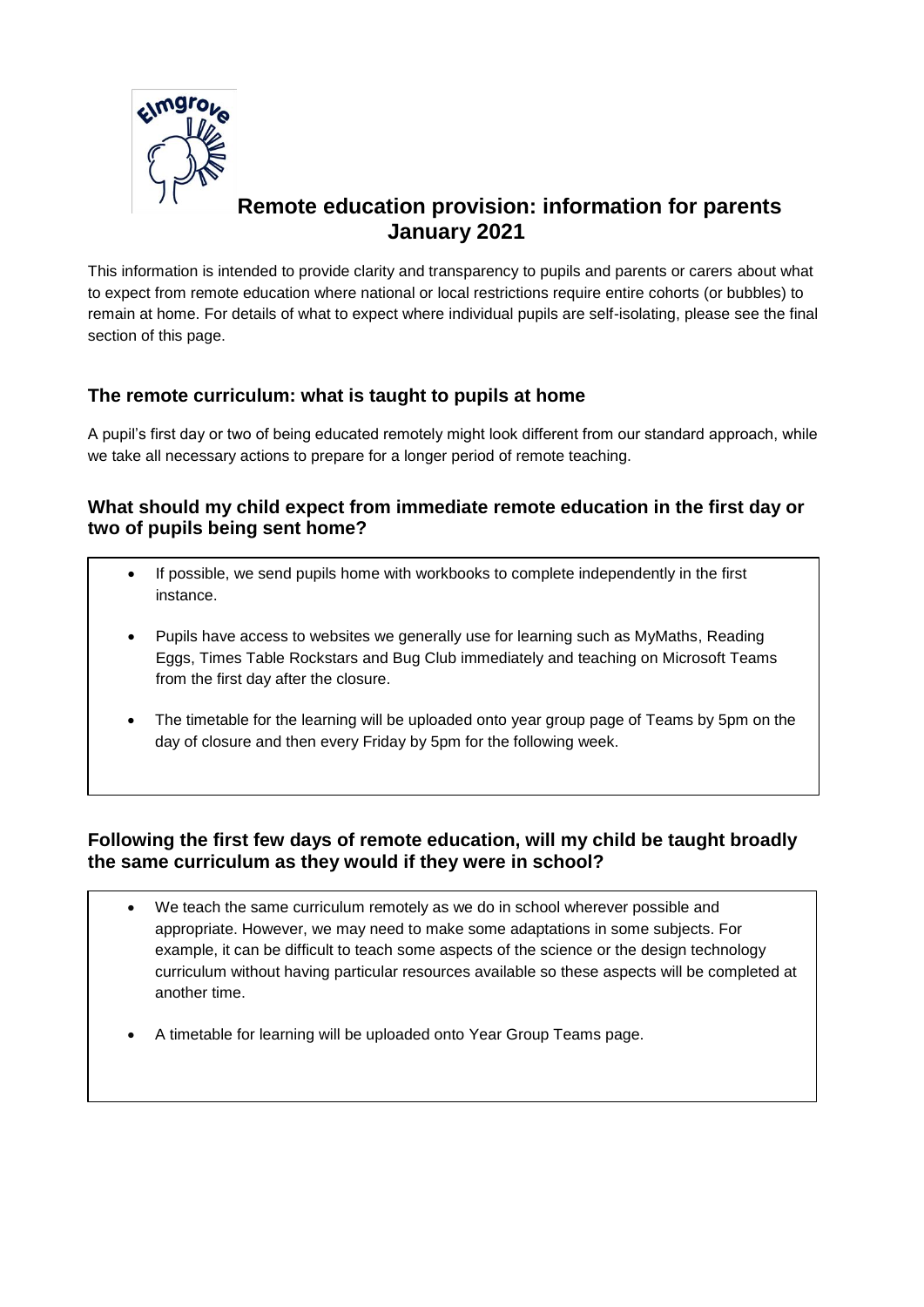# **Remote teaching and study time each day**

# **How long can I expect work set by the school to take my child each day?**

We expect that remote education (including remote teaching and independent work) will take pupils broadly the following number of hours each day:

| <b>EYFS (Nursery and Reception)</b>                                                                                             | Minimum 1 hour live $-2 \times \frac{1}{2}$ hour<br>sessions<br>Up to 2 hours of other activities<br>Total 3 hours per day minimum                                                                                                                    |
|---------------------------------------------------------------------------------------------------------------------------------|-------------------------------------------------------------------------------------------------------------------------------------------------------------------------------------------------------------------------------------------------------|
| <b>Key Stage 1</b>                                                                                                              | Minimum 2 hours of live teaching e.g.<br>$\frac{1}{2}$ hour phonics session, $\frac{1}{2}$ hour<br>maths, 1/2 hour English session and 2<br>x 15 minute registration sessions<br>At least 1 hour of independent work<br>Total 3 hours per day minimum |
| <b>Key Stage 2</b>                                                                                                              | At least 2 hours of live teaching<br>sessions a day - English and maths<br>must be part of this (can be split into<br>1/ <sub>2</sub> hour blocks)<br>At least 2 hours of independent work<br>Total 4 hours per day minimum                           |
| For all year groups in addition to live<br>video sessions there will be short<br>video introductions for all other<br>sessions: | Weekly French lessons in KS2, music<br>lessons which will be uploaded by the<br>day that children would usually have<br>music in school, weekly PE videos for<br>children to access, Oak<br>Academy/White Rose maths videos,<br>assemblies            |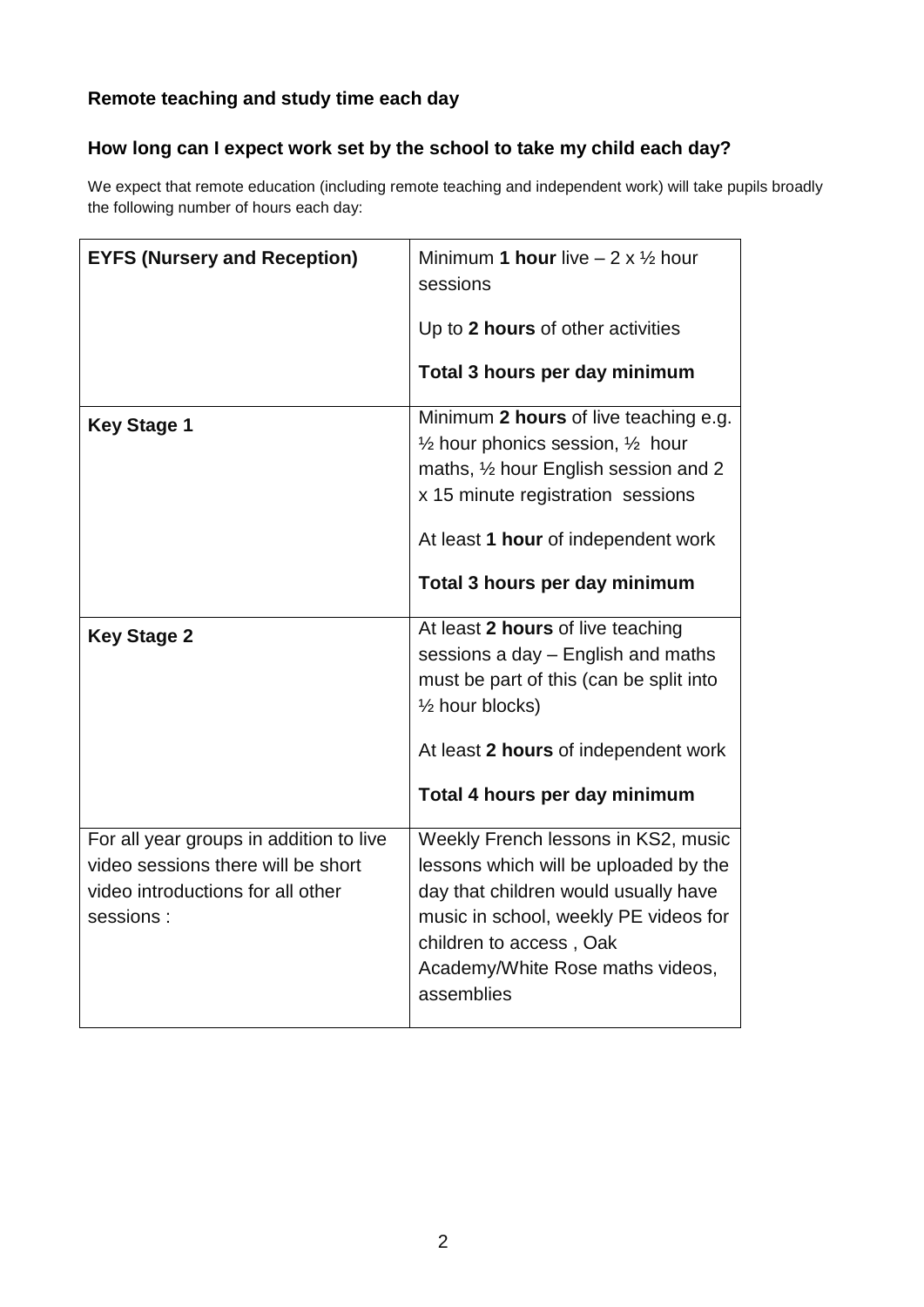## **Accessing remote education**

## **How will my child access any online remote education you are providing?**

- The children in Reception and Nursery will access work using Tapestry (and the live sessions via Microsoft Teams )
- Children in all other year groups will access most of their learning through Microsoft Teams where the class teacher will provide key input through live or pre-recorded lessons and through setting and marking work.
- Other platforms to be used include MyMaths, Times Table Rockstars, Active Learn Bug Club and Grammar Bug, Fast Phonics, White Rose Maths and Reading Eggs.
- Oak Academy, White Rose Maths and BBC Bitesize will be used to support some of our remote learning,
- The children should know how to access these platforms/ websites but 'how to' videos can be found on the school website. If you need further support or help with passwords, please contact the year group email address.
- All children will have access to the relevant login details from the start of the school year so they are immediately available. Login details will be stuck in children's reading records/home learning book. If your child does not have their login details please email the **relevant** year group email address e.g. [Y6@elmgrove.harrow.sch.uk](mailto:Y6@elmgrove.harrow.sch.uk) for those details.

## **If my child does not have digital or online access at home, how will you support them to access remote education?**

We recognise that some pupils may not have suitable online access at home. We take the following approaches to support those pupils to access remote education: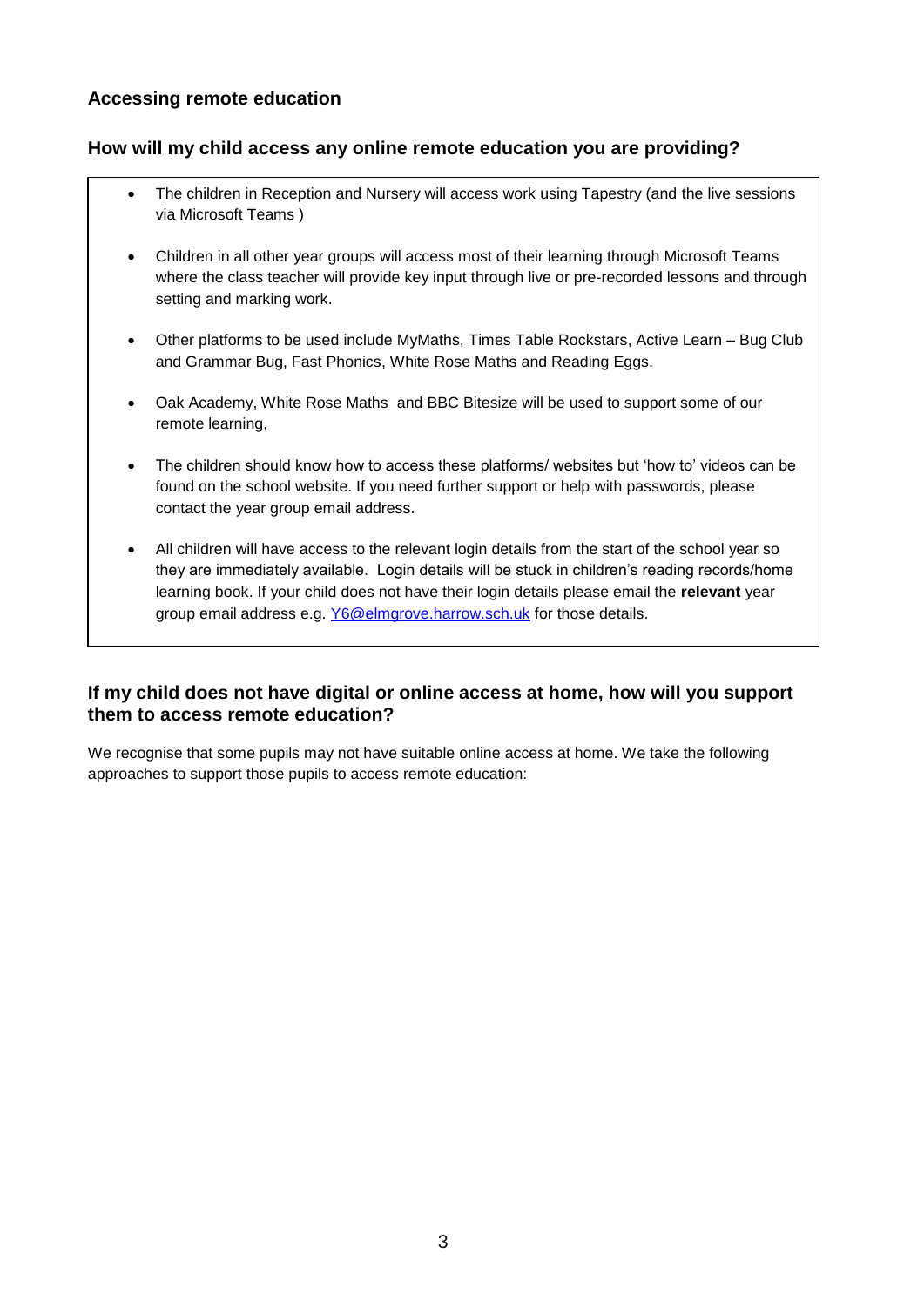- We have 68 computers available for some pupils to use if they do not have access to technology at home and are awaiting delivery of some internet dongles.
- We are seeking to increase this number through the use of donations.
- We are allocating devices to families where a need has been identified and giving priority to those who are disadvantaged, have an SEN or are vulnerable.
- We are generally only able to allocate one device per family but understand that the pupils will need to take it in turns to use equipment.
- **If you feel that your child/ren need to borrow a device in order to access learning, please contact the year group email address and let the class teacher know.**
- Where we do not have a device for all those families who have requested one, we are creating a waiting list.
- We will offer support/ adapt tasks for those with access to learning on a mobile phone or tablet only and we can provide paper copies of learning if necessary.
- If you need the data allowance on your mobile phone increased, please contact the year group email.
- Where learning cannot be completed and uploaded online we can offer an exercise book in which to complete tasks which can be collected from the school office. Tasks can then either be uploaded via a photo of the task or the book can be handed back into school for marking.
- Paper copies of work can be collected from and returned to the school office.
- In both cases please contact the year group email addresses to request materials.
- We will offer places to children in school if there are concerns that a child is not able to access learning in any form and there is no device available to use.
- 'How to' guides of using different technology are available on the school website.

#### **How will my child be taught remotely?**

We use a combination of the following approaches to teach pupils remotely:

Some examples of remote teaching approaches include:

- live teaching (online lessons)
- recorded teaching (e.g. Oak National Academy lessons, video/audio recordings made by teachers)
- printed paper packs produced by teachers or external providers (e.g. workbooks, worksheets)
- commercially available websites supporting the teaching of specific subjects or areas, including video clips or sequences e.g. Reading Eggs, MyMaths, White Rose Maths
- activities set to complete and then upload onto year group pages Microsoft Teams or Tapestry (EYFS)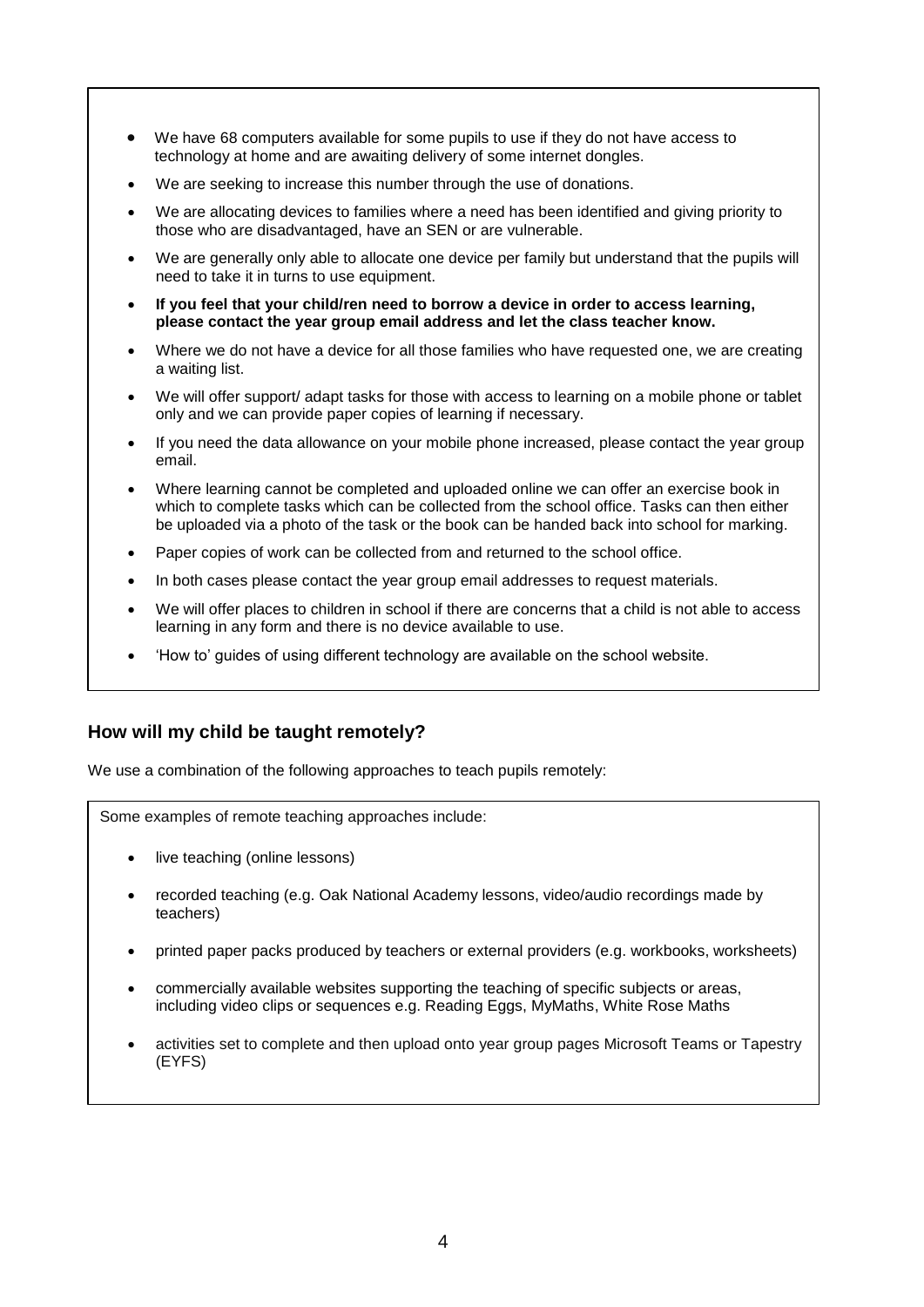## **Engagement and feedback**

## **What are your expectations for my child's engagement and the support that we as parents and carers should provide at home?**

- We expect the pupils to engage as fully as possible with remote education so that they continue to make as much progress as possible. This involves joining all live lessons, watching pre-recorded lessons, completing and uploading work. We will work with families to discuss expectations and the most appropriate way forward where devices are being shared or paper copies of work are being completed.
- We would welcome your support as parents and carers in ensuring your child has a routine which will support them to be ready to access the lessons including ensuring they are up and ready to start at 9.00 am, have access to an area in which to work and giving them a chance to take regular exercise. Your encouragement is vital to their success. Please let us know via the year group email if there are any issues.

## **How will you check whether my child is engaging with their work and how will I be informed if there are concerns?**

- We will check daily if your child is engaging in the remote learning. We will note whether they are attending the live lessons on Microsoft Teams, whether they have accessed the recorded sessions, whether they are completing and uploading tasks onto Teams and whether they are accessing any of the other websites we use.
- The classteacher and Assistant Headteachers will contact you via phone and email if they have any concerns and will try and work with you to support your child. We may make a home visit to discuss your child's learning with you if necessary.

# **How will you assess my child's work and progress?**

Feedback can take many forms and may not always mean extensive written comments for individual children. For example, whole-class feedback or quizzes marked automatically via digital platforms are also valid and effective methods, amongst many others. Our approach to feeding back on pupil work is as follows:

Feedback on work will be given daily. It may take the following forms:

- A class discussion.
- Automatically from work completed on MyMaths, Bug Club.
- Marking of tasks completed and handed in on Microsoft Teams.
- Marking of paper copies.
- Comments made from discussions following viewing of videos/pictures of activities completed.